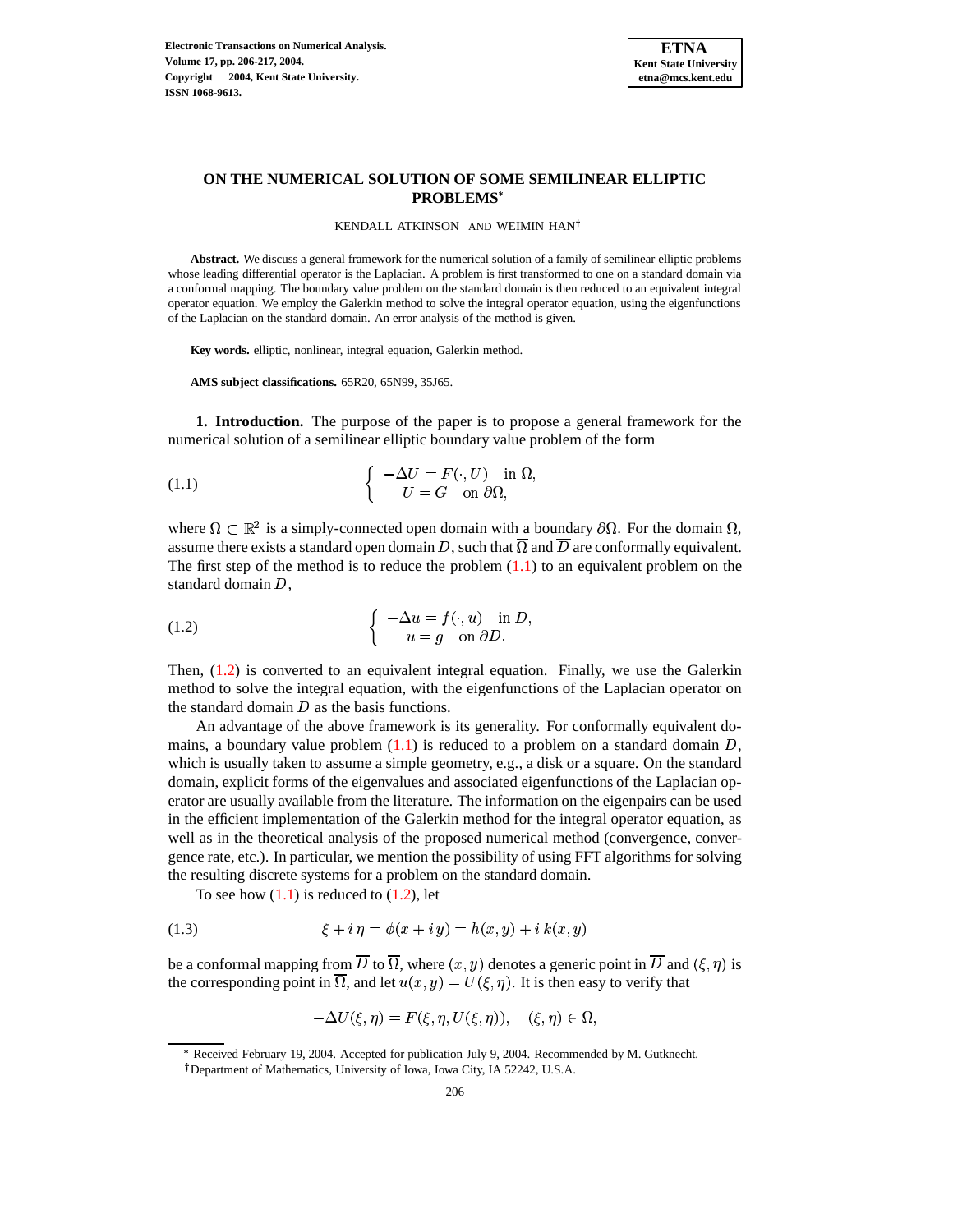is transformed to

$$
-\Delta u(x,y)=f(x,y,u(x,y)),\quad (x,y)\in D,
$$

<span id="page-1-3"></span>where

(1.4) 
$$
f(x, y, u(x, y)) = |\phi'(x + iy)|^2 F(h(x, y), k(x, y), u(x, y)).
$$

So without loss of generality, we only need consider the following problem on  $D$ ,

(1.5) 
$$
\begin{cases}\n-\Delta u = f(\cdot, u) & \text{in } D, \\
u = g & \text{on } \partial D,\n\end{cases}
$$

where g is related to G by the relation  $g(x, y) = G(\xi, \eta)$  for ( <sup>3</sup> <sup>8</sup> for  $(x, y) \in \partial D$ . We assume  $g \in H^{1/2}(\partial D)$ . Notice that since  $\phi$  is a conformal mapping,  $g \in H^{1/2}(\partial D)$  if and only if  $G \in H^{1/2}(\partial\Omega)$ . The problem is solvable under mild assumptions on f; see the next section.

As an example of a related approach to solving  $(1.1)$ , see [\[2\]](#page-11-0). They too convert the problem to an integral equation, but their approach is different from ours.

**2. Some Existence Results.** Concerning semilinear elliptic problems such as [\(1.5\)](#page-1-0), one can find general solvability results in the context of applications of nonlinear operator theory, cf. Zeidler [\[15\]](#page-11-1). Here, we mention two such results.

A function  $f(x, y, u) : D \times \mathbb{R} \to \mathbb{R}$  is called a Caratheodory function if, (1) for any  $u \in \mathbb{R}$ ,  $f(\cdot, u)$  is measurable, and (2) for a.e.  $(x, y) \in D$ ,  $f(x, y, \cdot)$  is continuous. Adapting a proof from  $[15, §27.4]$  $[15, §27.4]$ , we have following existence result.

<span id="page-1-1"></span>THEOREM 2.1. *Consider the problem*

(2.1) 
$$
\begin{cases}\n-\Delta u + f_1(\cdot, u) = f_2 & \text{in } D, \\
u = 0 & \text{on } \partial D,\n\end{cases}
$$

where  $f_1(x, y, u)$  is  $\sim$   $\sim$   $\sim$   $\sim$   $\sim$  $f, u$ ) *is a Carathéodory function,*  $f_2 \in H^{-1}(D)$ *. Further assume* 

(2.2) 
$$
\inf_{(x,y)\in D, u\in \mathbb{R}} f_1(x,y,u) u > -\infty,
$$

*and*

(2.3) 
$$
|f_1(x, y, u)| \le c(a(x, y) + |u|^r)
$$
 for some  $r \in (0, \infty)$ ,  $a \in L^2(D)$ .

*Consider the weak formulation of*  $(2.1)$ *: find*  $u \in H_0^1(D)$ *, such that* 

$$
(2.4) \qquad \int_D (\nabla u \cdot \nabla v + f_1(x, y, u) v) dx dy = \int_D f_2 v dx dy, \quad \forall v \in H_0^1(D).
$$

*Then this has a solution.*

As for the uniqueness of a solution, let  $c_0$  be the best constant in the *Poincaré-Friedrichs inequality*

(2.5) <sup>H</sup> \* HJILK M&N" 0O2< <sup>H</sup> > \* HJILK &P" GF \*2KQ <sup>&</sup>lt; (

We have

<span id="page-1-2"></span>
$$
c_0 = \frac{1}{\sqrt{\lambda_1}},
$$

<span id="page-1-0"></span>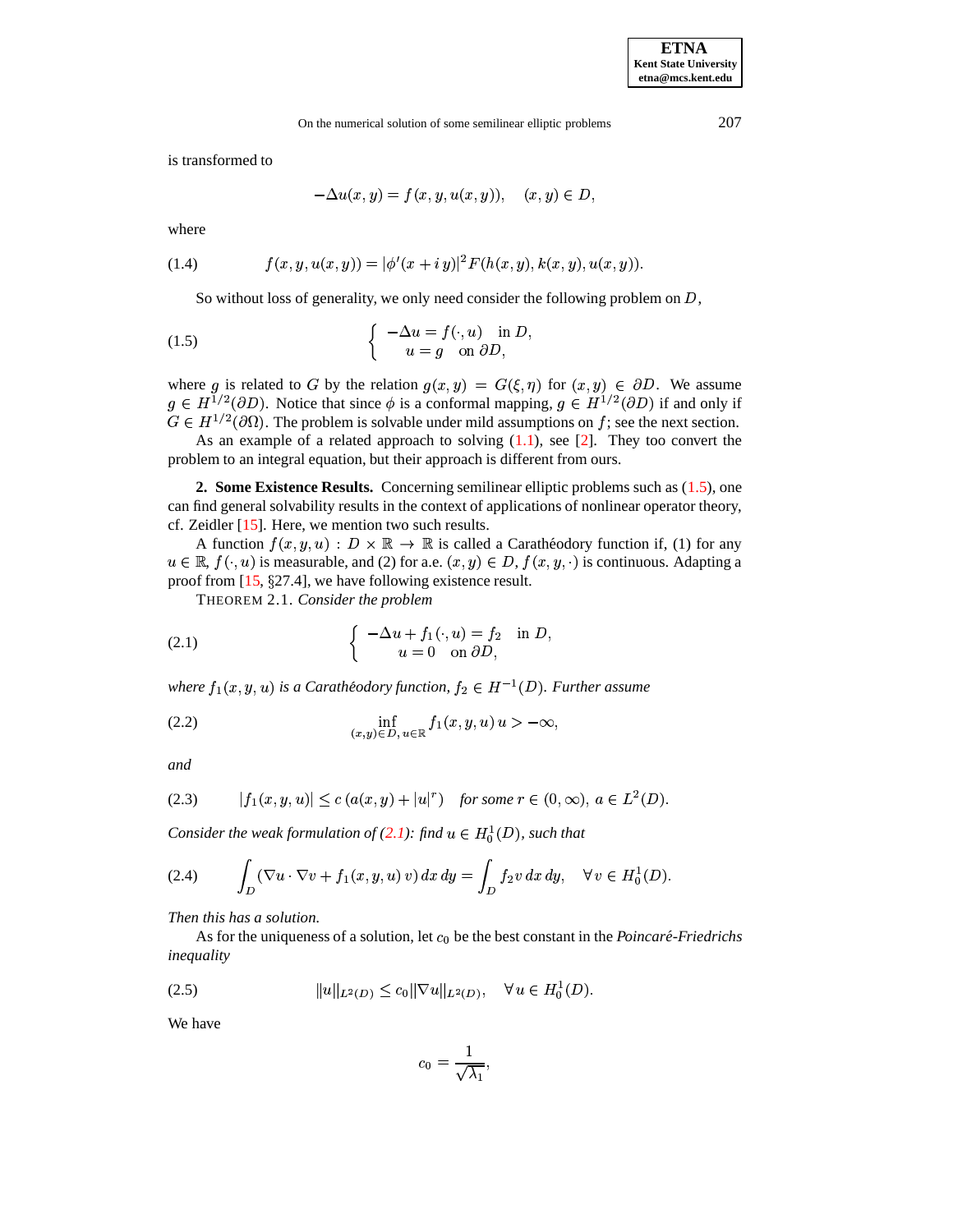208 Kendall Atkinson and Weimin Han

where  $\lambda_1 > 0$  is the smallest eigenvalue of the eigenvalue problem

$$
\begin{cases}\n-\Delta u = \lambda u & \text{in } D, \\
u = 0 & \text{on } \partial D.\n\end{cases}
$$

If either  $f_1$  is monotone with respect to  $u$ , i.e.,

$$
(f_1(x, y, u_1) - f_1(x, y, u_2)) (u_1 - u_2) \geq 0, \quad \forall (x, y) \in D, u_1, u_2 \in \mathbb{R},
$$

or  $f_1$  is differentiable with respect to  $u$  and

$$
\frac{\partial f_1(x,y,u)}{\partial u} > -\lambda_1, \quad \forall (x,y) \in D, u \in \mathbb{R},
$$

<span id="page-2-3"></span>then the solution  $u$  of  $(2.4)$  is unique.

**3. Galerkin Approximations.** Let  $G(x, y; \xi, \eta)$  be the Green's function for the problem

<span id="page-2-1"></span>
$$
\begin{cases}\n-\Delta u = f & \text{in } D, \\
u = 0 & \text{on } \partial D.\n\end{cases}
$$

Let  $u_g(x, y)$  be the harmonic function assuming the Dirichlet data  $g(x, y)$  on  $\partial D$ . Then a solution  $u$  of the problem  $(1.5)$  satisfies

(3.1) 
$$
u(x,y) = u_g(x,y) + \int_D G(x,y;\xi,\eta) f(\xi,\eta,u(\xi,\eta)) d\xi d\eta, \quad (x,y) \in \overline{D}.
$$

<span id="page-2-0"></span>As in Kumar and Sloan [\[11\]](#page-11-2), we introduce  $v(x, y) = f(x, y, u(x, y))$ @  $\mathcal{L}^{\text{max}}_{\text{max}}$  . The contract of the contract of the contract of the contract of the contract of the contract of the contract of the contract of the contract of the contract of the contract of the contract of the co @ ). The function  $v$  is a solution of

(3.2) 
$$
v(x,y) = f\left(x,y,u_g(x,y) + \int_D G(x,y;\xi,\eta) v(\xi,\eta) d\xi d\eta\right), \quad (x,y) \in \overline{D}.
$$

For a further discussion of this approach, see [\[9\]](#page-11-3).

We use Galerkin's method to solve [\(3.2\)](#page-2-0). To do this, we consider the eigenvalue problem for the Laplacian operator:

(3.3) 
$$
\begin{cases}\n-\Delta \phi = \lambda \phi & \text{in } D, \\
\phi = 0 & \text{on } \partial D.\n\end{cases}
$$

Let  $0 < \lambda_1 \leq \lambda_2 \leq \cdots \rightarrow \infty$  be the sequence of the eigenvalues, and  $\phi_1, \phi_2, \cdots$  be corresponding eigenfunctions. The existence of the eigenpair sequence is guaranteed, and the eigenfunctions can be chosen to form an orthogonal basis of  $L^2(D)$ , cf. [\[12\]](#page-11-4). Then we have

$$
\begin{cases}\n-\Delta \phi_j = \lambda_j \phi_j & \text{in } D, \\
\phi_j = 0 & \text{on } \partial D,\n\end{cases}
$$

or,

(3.4) 
$$
\int_D G(x,y;\xi,\eta) \phi_j(\xi,\eta) d\xi d\eta = \frac{1}{\lambda_j} \phi_j(x,y), \quad (x,y) \in \overline{D}, \ j = 1,2,\cdots.
$$

Let  $X_n = span{\phi_1, \dots, \phi_n}$ . The Galerkin method for [\(3.2\)](#page-2-0) is to find  $v_n = \sum_{i=1}^n \alpha_i \phi_i \in$ 

<span id="page-2-2"></span> $X_n$ , such that

$$
(3.5) \quad (v_n, \phi_i) = \left( f(x, y, u_g(x, y) + \int_D G(x, y; \xi, \eta) \, v_n(\xi, \eta) \, d\xi \, d\eta), \phi_i \right), \ 1 \le i \le n,
$$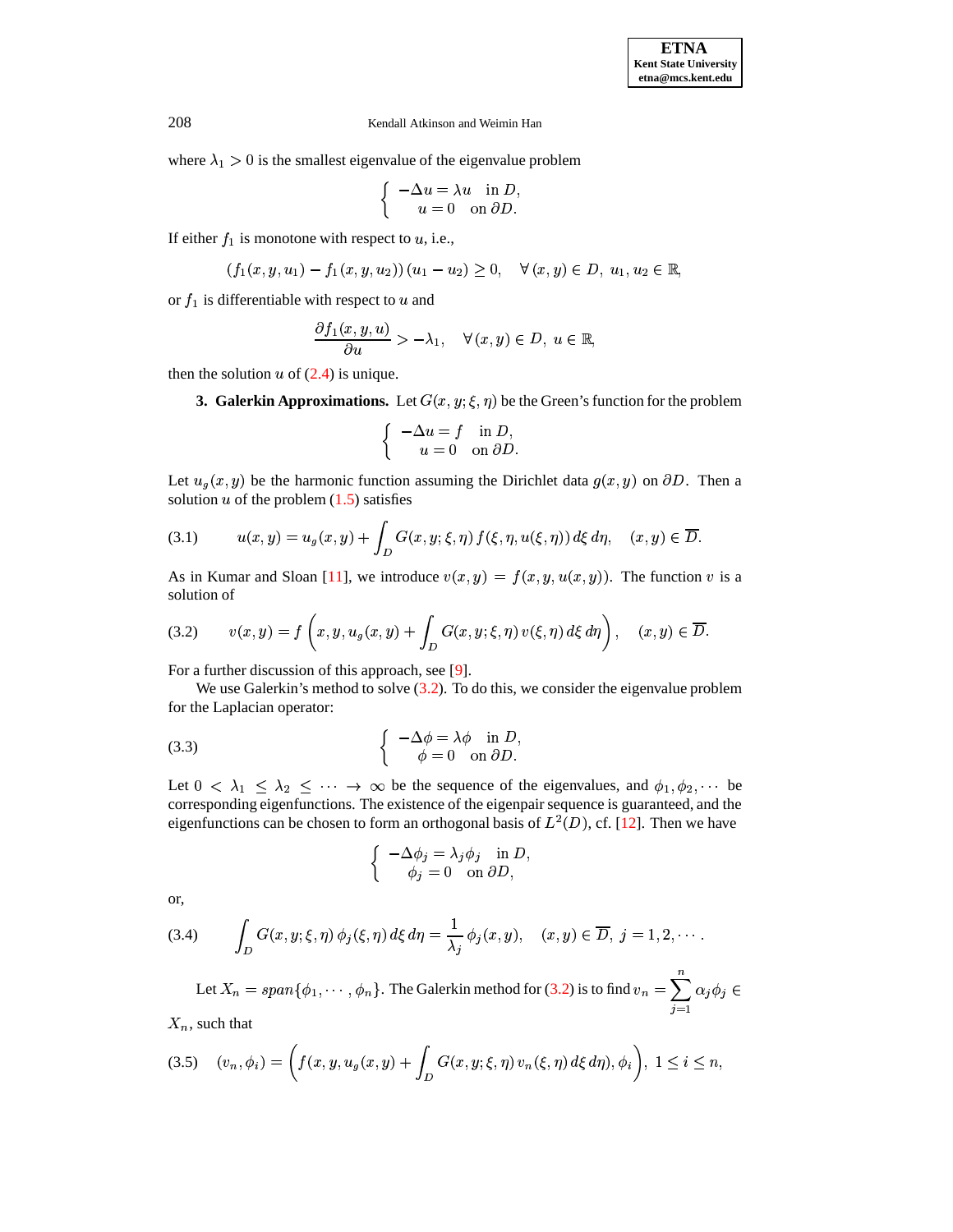<span id="page-3-0"></span>i.e., upon using the orthogonality of  $\{\phi_i\}_i$ ,

$$
(3.6) \quad \alpha_i(\phi_i, \phi_i) = \int_D \phi_i(x, y) f\Big(x, y, u_g(x, y) + \sum_{j=1}^n \frac{\alpha_j}{\lambda_j} \phi_j(x, y)\Big) dx dy, \ 1 \le i \le n.
$$

The advantage of applying the Galerkin method to solve the auxiliary problem [\(3.2\)](#page-2-0) is that the integral

$$
\int_D G(x, y; \xi, \eta) v_n(\xi, \eta) d\xi d\eta = \sum_{j=1}^n \frac{\alpha_j}{\lambda_j} \phi_j(x, y)
$$

is available and has been computed exactly. If we apply the Galerkin method directly to the problem [\(3.1\)](#page-2-1), in each iteration for solving the resulting nonlinear algebraic system, we will have to evaluate double integrals

$$
\int_D \int_D G(x, y; \xi, \eta) f(\xi, \eta, u_n^{(k)}(\xi, \eta)) \phi_i(x, y) d\xi d\eta dx dy, \quad 1 \leq i \leq n,
$$

where the superscript  $(k)$  refers to the number of iterations. Another advantage of the method is that the left side of the system  $(3.6)$  is diagonal; this may bring in some convenience in solving [\(3.6\)](#page-3-0) numerically.

After we compute the Galerkin solution  $v_n$ , we can generate an approximation of u by, e.g., [\(4.8\)](#page-5-0) of the next section.

REMARK 3.1. *Assume the standard domain* ( *is the unit disk. The eigenvalues are*

(3.7) 
$$
\lambda_{m,n} = (j_{m,n})^2, \quad m = 0, 1, 2, \cdots, n = 1, 2, \cdots.
$$

*A set of corresponding eigenfunctions is given by*

<span id="page-3-1"></span>
$$
u_{0,n}=J_0(j_{0,n}r),\quad n=1,2,\cdots,
$$

*and*

$$
u_{m,n}^{(1)} = J_m(j_{m,n}r) \cos m\theta, \ u_{m,n}^{(2)} = J_m(j_{m,n}r) \sin m\theta, \quad m = 1, 2, \cdots, n = 1, 2, \cdots,
$$

*where*  $J_m$  is the  $m^{th}$  Bessel function,  $j_{m,n}$  is the  $n^{th}$  zero of  $J_m$  (cf. [\[12\]](#page-11-4)). Asymptotically *([\[1\]](#page-11-5)),*

$$
j_{m,n} \sim \left(n + \frac{m}{2} - \frac{1}{4}\right)\pi
$$
 as  $n \to \infty$ .

*We have*

$$
(u_{m,n}^{(1)}, u_{k,l}^{(2)}) = 0,
$$
  
\n
$$
(u_{m,n}^{(1)}, u_{k,l}^{(1)}) = \frac{\pi}{2} \left[ J'_m(j_{m,n}) \right]^2 \delta_{m,k} \delta_{n,l},
$$
  
\n
$$
(u_{m,n}^{(2)}, u_{k,l}^{(2)}) = \frac{\pi}{2} \left[ J'_m(j_{m,n}) \right]^2 \delta_{m,k} \delta_{n,l}.
$$

REMARK 3.2. When the standard domain is a square,  $D = (0, \pi) \times (0, \pi)$ . . . . . . . . . . . . . . . . . . . . . . . . *, the eigenvalues and associated orthonormal eigenfunctions are*

$$
\lambda_{m,n} = m^2 + n^2
$$
,  $u_{m,n}(x, y) = \frac{2}{\pi} \sin(mx) \sin(ny)$ ,  $m, n = 1, 2, \cdots$ .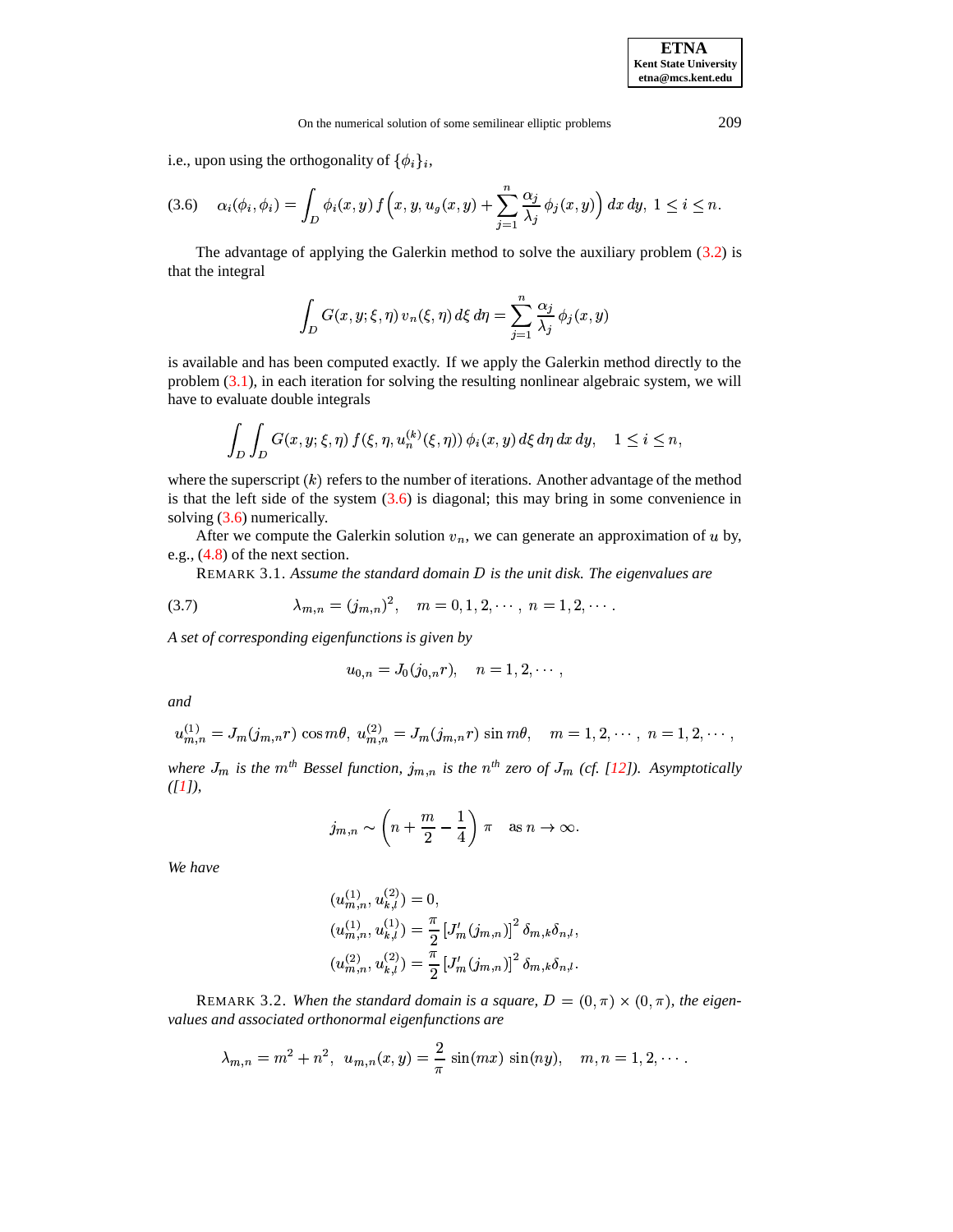#### 210 Kendall Atkinson and Weimin Han

**4. Error Analysis.** In this section, we perform a convergence analysis for the Galerkin approximations defined in the last section. We will use  $\|\cdot\|$  for  $\|\cdot\|_{L^2(\mathbb{R}^d)}$  $\Vert_{L^2(D)}$ . Introduce the Nemyckii operator

(4.1) 
$$
(\mathcal{F}(u))(x,y) = f(x,y,u(x,y)),
$$

and the linear integral operator

(4.2) 
$$
(\mathcal{G}(v))(x,y) = \int_D G(x,y;\xi,\eta) v(\xi,\eta) d\xi d\eta.
$$

The operator G is a linear continuous mapping from  $L^2(D)$  to  $H_0^1(D)$ ,

$$
\|\mathcal{G}(v)\|_{H^1(D)} \le c\, \|v\|, \quad \forall \, v \in L^2(D),
$$

and G is compact on  $L^2(D)$  to  $L^2(D)$ .

We will need the following assumption.

**(A1)** The operator 
$$
\mathcal{F}(u_g + \mathcal{G}(\cdot)) : L^2(D) \to L^2(D)
$$
 is completely continuous.

<span id="page-4-3"></span>The assumption  $(A1)$  is satisfied, if, e.g., the function  $f$  is Carathéodory, and satisfies the growth condition

(4.3) 
$$
|f(x, y, v)| \le c (a(x, y) + |v|^r)
$$
, for some  $a \in L^2(D)$ , and some  $r > 0$ .

Indeed, using the mapping property of G, we then know that the mapping  $v \mapsto \mathcal{F}(u_q + \mathcal{G}(v))$ is continuous and bounded from  $L^2(D)$  to  $L^2(D)$  with (cf. [\[15,](#page-11-1) §26.3])

<span id="page-4-2"></span>(4.4) 
$$
\|\mathcal{F}(u_g + \mathcal{G}(v))\| \le c \left( \|a\| + \|u_g + \mathcal{G}(v)\|_{L^{\max\{1,2r\}}(D)}^r \right) \le c \left( \|a\| + \|u_g\|_{H^1(D)}^r + \|v\|^r \right).
$$

Since G is compact as an operator from  $L^2(D)$  to  $L^2(D)$ , it is easy to see that the map <sup>4</sup>  $\mathcal{G}(\cdot)$ ) is compact from  $L^2(D)$  to  $L^2(D)$ . Therefore,  $\mathcal{F}(u_g + \mathcal{G}(\cdot)) : L^2(D) \to L^2(D)$ is completely continuous.

In the operator equation form,  $(3.1)$  and  $(3.2)$  can be rewritten as

<span id="page-4-1"></span>
$$
(4.5) \t\t u = u_q + \mathcal{GF}(u)
$$

and

$$
(4.6) \t\t v = \mathcal{F}(u_g + \mathcal{G}v).
$$

We denote by  $u^*$  a solution of [\(4.5\)](#page-4-0). Then  $v^* = \mathcal{F}(u^*)$  is a solution of [\(4.6\)](#page-4-1).

Let  $\mathcal{P}_n$  be the  $L^2(D)$  orthogonal projection of  $L^2(D)$  onto

<span id="page-4-0"></span>
$$
X_n = \text{span}\{\phi_1, \cdots, \phi_n\},\
$$

where the sequence  $\{\phi_i\}_{i=1}^{\infty}$  has been normalized. Then the Galerkin solution  $v_n \in X_n$  of [\(3.5\)](#page-2-2) satisfies the operator equation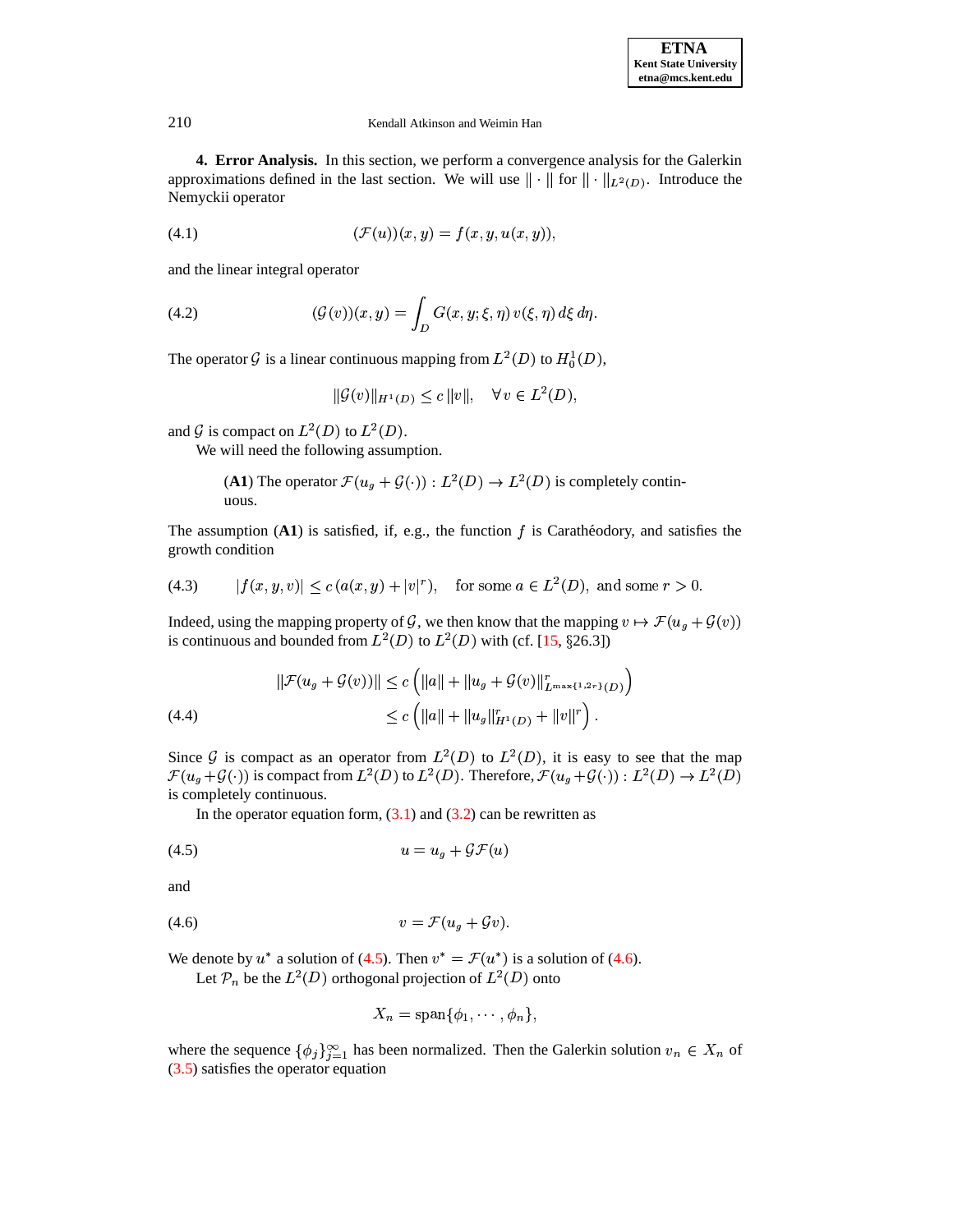### On the numerical solution of some semilinear elliptic problems 211

<span id="page-5-1"></span><span id="page-5-0"></span>
$$
(4.7) \t\t v_n = \mathcal{P}_n \mathcal{F}(u_g + \mathcal{G}v_n).
$$

We define

$$
(4.8) \t\t\t u_n = \mathcal{P}_n u_g + \mathcal{G}v_n,
$$

and the iterated solution

$$
(4.9) \t\t\t\t\t\tilde{v}_n = \mathcal{F}(u_g + \mathcal{G}v_n).
$$

Easily,

$$
\mathcal{P}_n\tilde{v}_n=v_n.
$$

Since  $\mathcal{F}(u_q + \mathcal{G}(\cdot)) : L^2(D) \to L^2(D)$  is completely continuous, the following conver-gence result can be found from Krasnoselskii [\[10,](#page-11-6) Chap. 3, §3].

THEOREM 4.1. *Assume (A1) and*

*(A2)* 1 *is not an eigenvalue of*  $\mathcal{L} = \mathcal{F}'(u^*)\mathcal{G}$ .

*Then*  $(I - \mathcal{L})^{-1}$  :  $L^2(D) \rightarrow L^2(D)$  *is bounded, and for sufficiently large n, [\(4.7\)](#page-5-1) has a solution*  $v_n$  *such that*  $v_n \to v^*$  *as*  $n \to \infty$ .

REMARK 4.2. *The assumption (A2) is equivalent to the statement that the equation*

<span id="page-5-2"></span>
$$
\mathcal{F}'(u^*)\, \mathcal{G} w = w
$$

 $d$ *oes* not *admit* a nontrivial solution, or letting  $z = \mathcal{G}w$ , that the equation

(4.10) - 

<span id="page-5-3"></span>*does not have a nonzero solution. Notice that the equation [\(4.10\)](#page-5-2) is a linear boundary value problem*

(4.11) 
$$
\begin{cases}\n-\Delta z = \frac{\partial f(\cdot, u^*(\cdot))}{\partial u} z & \text{in } D, \\
z = 0 & \text{on } \partial D.\n\end{cases}
$$

*The problem [\(4.11\)](#page-5-3) does not have a nonzero solution, if, e.g.,*

$$
\sup_{(x,y)\in D} \frac{\partial f(x,y,u^*(x,y))}{\partial u} < \lambda_1.
$$

<span id="page-5-4"></span>From now on, we will assume the discrete solutions  $\{v_n\}$  are the ones converging to  $v^*$ . The rest of the section is devoted to error estimations.

PROPOSITION 4.3.

$$
||v^* - v_n|| \le (1 + \delta_n) ||v^* - \mathcal{P}_n v^*||,
$$

*where*

$$
\delta_n=\frac{\|v^*-\tilde v_n\|}{\|v^*-\mathcal P_n v^*\|}.
$$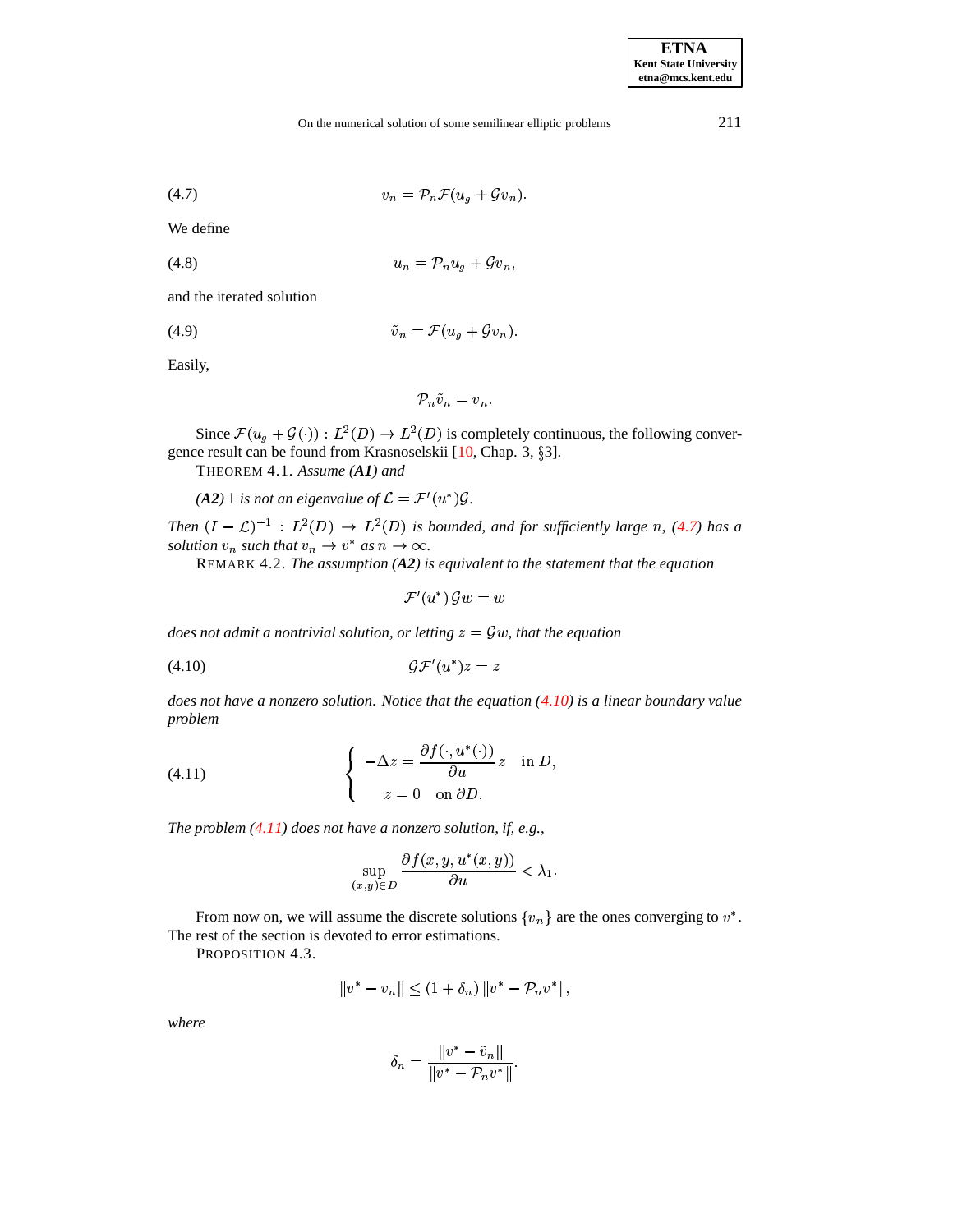### 212 Kendall Atkinson and Weimin Han

*Proof*.

$$
||v^* - v_n|| \le ||v^* - \mathcal{P}_n v^*|| + ||\mathcal{P}_n v^* - v_n||
$$
  
=  $||v^* - \mathcal{P}_n v^*|| + ||\mathcal{P}_n (v^* - \tilde{v}_n)||$   
 $\le ||v^* - \mathcal{P}_n v^*|| + ||v^* - \tilde{v}_n||$   
=  $(1 + \delta_n) ||v^* - \mathcal{P}_n v^*||.$ 

The significance of Proposition [4.3](#page-5-4) is that the discrete solution  $v_n$  is almost as accurate as the  $L^2(D)$  orthogonal projection of the exact solution to  $X_n$ , as long as  $\delta_n \to 0$ , which is true most of the time. Indeed, it is shown in [\[5\]](#page-11-7) that if (**A2**) is satisfied, then

(4.12) <sup>032</sup> - 7

where

(4.13) 
$$
r_n = \frac{\|\mathcal{F}(u_g + \mathcal{G}v_n) - \mathcal{F}(u_g + \mathcal{G}v^*) - \mathcal{L}(v_n - v^*)\|}{\|v_n - v^*\|},
$$

(4.14) 
$$
b_n = ||\mathcal{L}(I - \mathcal{P}_n)|| = ||(I - \mathcal{P}_n) \mathcal{L}^*||.
$$

<span id="page-6-1"></span>For the behavior of  $\delta_n$ , we have the following result.

PROPOSITION 4.4. Assume (A1) and (A2). Assume further that  $\mathcal{F}(u_g + \mathcal{G}v)$  is differ*entiable at*  $v^*$ . Then,  $\delta_n$  is uniformly bounded. Furthermore, if  $\mathcal{F}'(u_g + \mathcal{G}v)$ <sup>4</sup>  $\mathcal{G}v)$  is Lipschitz  $\emph{continuous}$  in some neighborhood  $V$  of  $v^*$ ,

$$
\|\mathcal{F}'(u_g + \mathcal{G}v_1) - \mathcal{F}'(u_g + \mathcal{G}v_2)\| \le q \|v_1 - v_2\|, \quad \forall v_1, v_2 \in V, \text{ for some } q \ge 0,
$$

*then we have the estimate:*

<span id="page-6-0"></span>
$$
\delta_n \leq c \min \left\{ ||v_n - v^*||, 1/\lambda_{n+1} \right\}.
$$

*Proof.* From the convergence  $v_n \to v^*$  and the differentiability of  $\mathcal{F}(u_q + \mathcal{G}v)$  at  $v^*$ , it is easy to see that  $r_n$  is uniformly bounded. Obviously,  $b_n$  is uniformly bounded. Thus,  $\delta_n$  is uniformly bounded.

Now we further assume that  $\mathcal{F}'(u_g + \mathcal{G}v)$  $4.2 \times 1.44 = 100$  $\mathcal{G}v$ ) is Lipschitz continuous in some neighborhood V of  $v^*$ . For sufficiently large  $n, v_n \in V$ , and so

(4.15) 7 <sup>032</sup> <sup>H</sup> <sup>A</sup> ;A <sup>H</sup> <sup>1</sup>

For the term  $b_n$ , we have

$$
b_n\leq\|(I-\mathcal{P}_n)\,\mathcal{G}\|\,\|\mathcal{F}'(u^*)\|.
$$

With  $v = \sum_{k=1}^{\infty} c_k \phi_k$ , we have

$$
\mathcal{G}(v) = \sum_{k=1}^{\infty} \frac{1}{\lambda_k} c_k \phi_k,
$$

$$
(I - \mathcal{P}_n)\mathcal{G}(v) = \sum_{k=n+1}^{\infty} \frac{1}{\lambda_k} c_k \phi_k.
$$

 $\Box$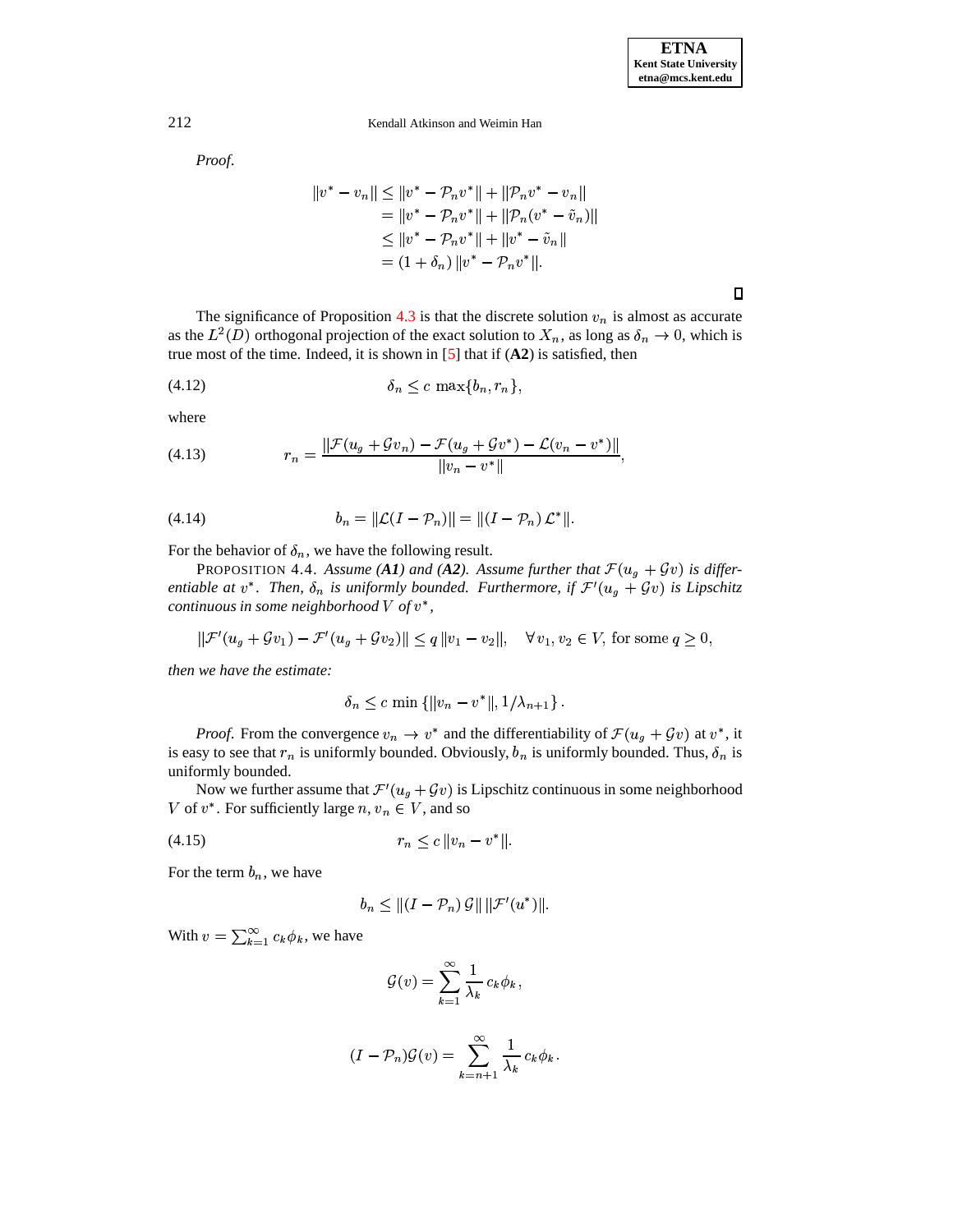# On the numerical solution of some semilinear elliptic problems 213

Hence,

$$
||(I - \mathcal{P}_n)\mathcal{G}(v)||^2 = \sum_{k=n+1}^{\infty} \frac{1}{\lambda_k^2} c_k^2 \le \frac{1}{\lambda_{n+1}^2} ||(I - \mathcal{P}_n)v||^2 \le \frac{||v||^2}{\lambda_{n+1}^2}.
$$

Thus,

$$
||(I - \mathcal{P}_n)\mathcal{G}|| \le \frac{1}{\lambda_{n+1}},
$$

<span id="page-7-0"></span>and

(4.16) 
$$
b_n \le \frac{\|\mathcal{F}'(u^*)\|}{\lambda_{n+1}}.
$$

The estimate for  $\delta_n$  follows from [\(4.15\)](#page-6-0) and [\(4.16\)](#page-7-0).

We have seen that under the assumptions stated in the first part of Proposition [4.4,](#page-6-1) the Galerkin solution is as accurate as the orthogonal projection. Actually, we can show that

(4.17) 
$$
\frac{\|v_n - \mathcal{P}_n v^*\|}{\|v^* - \mathcal{P}_n v^*\|} \to 0 \quad \text{as } n \to \infty,
$$

which is a type of superconvergence result. Write

$$
v^* = \sum_{k=1}^{\infty} c_k \phi_k.
$$

Then

$$
||v^* - \mathcal{P}_n v^*||^2 = \sum_{k=n+1}^{\infty} c_k^2.
$$

Also write

$$
v_n = \sum_{k=1}^n c_k^{(n)} \phi_k.
$$

Then

$$
\mathcal{P}_n v^* - v_n = \sum_{k=1}^n [c_k - c_k^{(n)}] \phi_k,
$$
  

$$
v^* - v_n = \sum_{k=1}^n [c_k - c_k^{(n)}] \phi_k + \sum_{k=n+1}^\infty c_k \phi_k.
$$

Using Proposition [4.3,](#page-5-4) we obtain

$$
||v^* - v_n||^2 = \sum_{k=1}^n [c_k - c_k^{(n)}]^2 + ||v^* - \mathcal{P}_n v^*||^2 \le (1 + \delta_n)^2 ||v^* - \mathcal{P}_n v^*||^2.
$$

Hence,

$$
(4.18) \t\t ||v_n - \mathcal{P}_n v^*||^2 = \sum_{k=1}^n [c_k - c_k^{(n)}]^2 \leq \delta_n (2 + \delta_n) ||v^* - \mathcal{P}_n v^*||^2.
$$

<span id="page-7-1"></span> $\Box$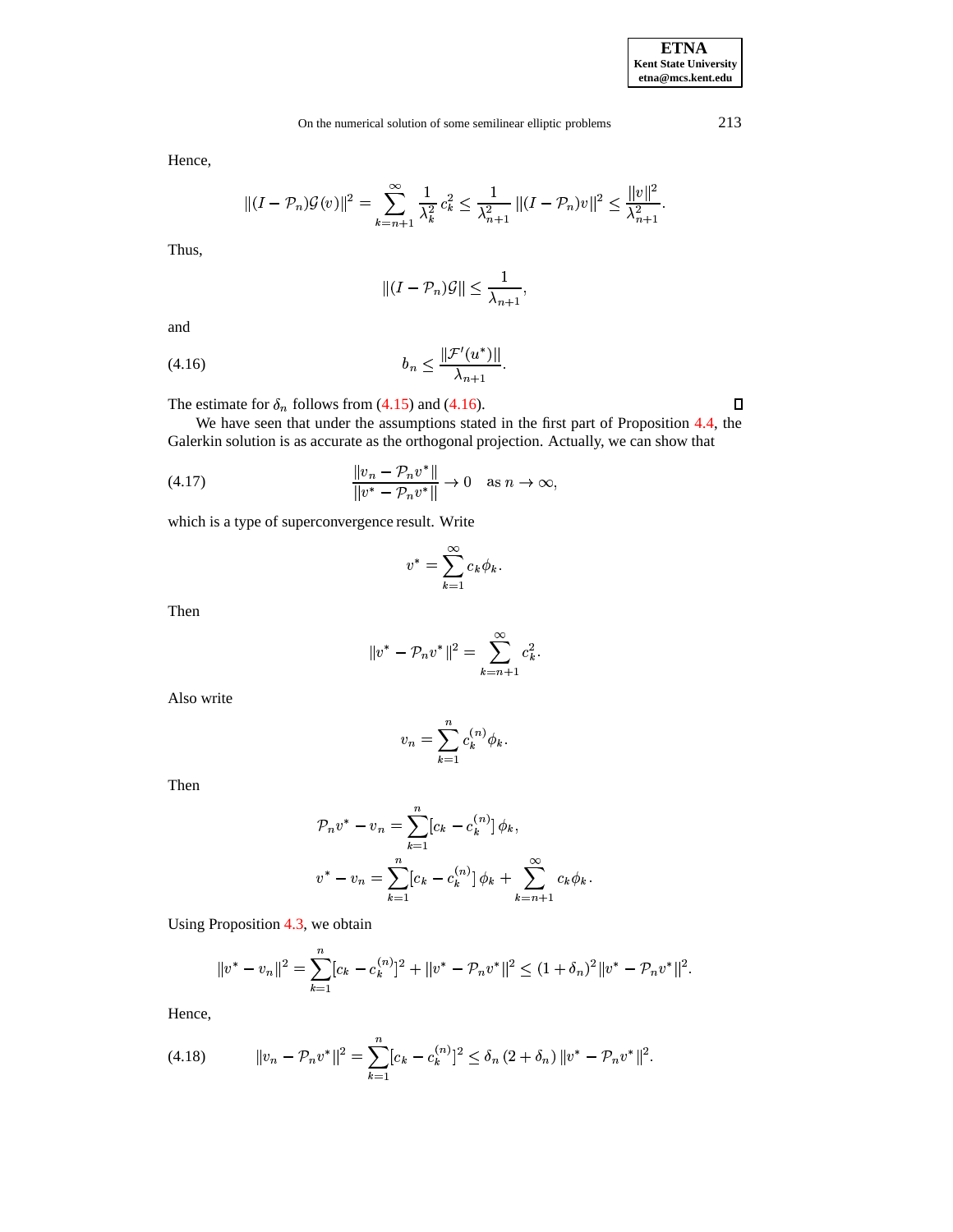<sup>1</sup>

### 214 Kendall Atkinson and Weimin Han

Since  $\delta_n \to 0$ , we have [\(4.17\)](#page-7-1).

Finally we consider an error estimate for  $u^* - u_n$ . We have

$$
u^* - u_n = u_g - \mathcal{P}_n u_g + \mathcal{G} \mathcal{F}(u^*) - \mathcal{G} v_n
$$
  
=  $u_g - \mathcal{P}_n u_g + \mathcal{G}(v^* - v_n)$   
=  $u_g - \mathcal{P}_n u_g + \sum_{k=1}^n \frac{1}{\lambda_k} [c_k - c_k^{(n)}] \phi_k + \sum_{k=n+1}^\infty \frac{1}{\lambda_k} c_k \phi_k$   
=  $\sum_{k=1}^n \frac{1}{\lambda_k} [c_k - c_k^{(n)}] \phi_k + u^* - \mathcal{P}_n u^*,$ 

and

$$
||u^* - u_n||^2 = \sum_{k=1}^n \frac{1}{\lambda_k^2} [c_k - c_k^{(n)}]^2 + ||u^* - \mathcal{P}_n u^*||^2
$$
  
\n
$$
\leq \frac{1}{\lambda_1^2} \sum_{k=1}^n [c_k - c_k^{(n)}]^2 + ||u^* - \mathcal{P}_n u^*||^2
$$
  
\n
$$
\leq \frac{1}{\lambda_1^2} \delta_n (2 + \delta_n) ||v^* - \mathcal{P}_n v^*||^2 + ||u^* - \mathcal{P}_n u^*||^2.
$$

In conclusion, we have proved the following theorem.

THEOREM 4.5. *We make the assumptions stated in Proposition [4.4.](#page-6-1) For the Galerkin* solution  $v_n$ , we have the error estimate

$$
||v^* - v_n|| \le (1 + \delta_n) ||v^* - \mathcal{P}_n v^*||, \quad \delta_n \to 0 \text{ as } n \to \infty.
$$

For the approximation  $u_n$  of the problem  $(3.1)$ , defined by the relation  $(4.8)$ , we have the error *estimate*

$$
||u^*-u_n||^2 \leq \frac{1}{\lambda_1^2} \, \delta_n \, (2+\delta_n) \, ||v^* - \mathcal{P}_n v^*||^2 + ||u^* - \mathcal{P}_n u^*||^2.
$$

REMARK 4.6. *The above discussion on error estimations is based on the convergence result, Theorem* 4.1. Alternatively, if we assume  $\{v_n\}$  is a bounded sequence, then Proposition *[4.4](#page-6-1) still holds. This follows from the fact that* 7 *is uniformly bounded, a property implied by the boundedness of*  $\{v_n\}$ , *the inequality* [\(4.4\)](#page-4-2) *and the differentiability of*  $\mathcal{F}(u_g + \mathcal{G}(\cdot))$  *at*  $v^*$ . *Then* by Proposition [4.3,](#page-5-4) we obtain the convergence  $v_n \to v^*$ . *Thus all the error estimates derived above hold. We also notice that if the function* - *is Caratheodory ´ and satisfies the inequality* [\(4.3\)](#page-4-3) with  $r \leq 1$ , then  $r_n$  is uniformly bounded even without the boundedness assumption of  $\{v_n\}$ . Consequently, if  $r \leq 1$ , then [\(4.6\)](#page-4-1) has a unique solution  $v^*$  satisfying *the condition* (A2), and any discrete solution of [\(4.7\)](#page-5-1) converges to  $v^*$ .

**5. Numerical Example.** We conclude the paper with an illustrative example. Further results on the implementation of the proposed method and further numerical experiments are given in  $[6]$ .

<span id="page-8-0"></span>Let  $\Omega$  be the bounded elliptical region

$$
(5.1)\qquad \qquad \left(\frac{x}{a}\right)^2 + \left(\frac{y}{b}\right)^2 < 1
$$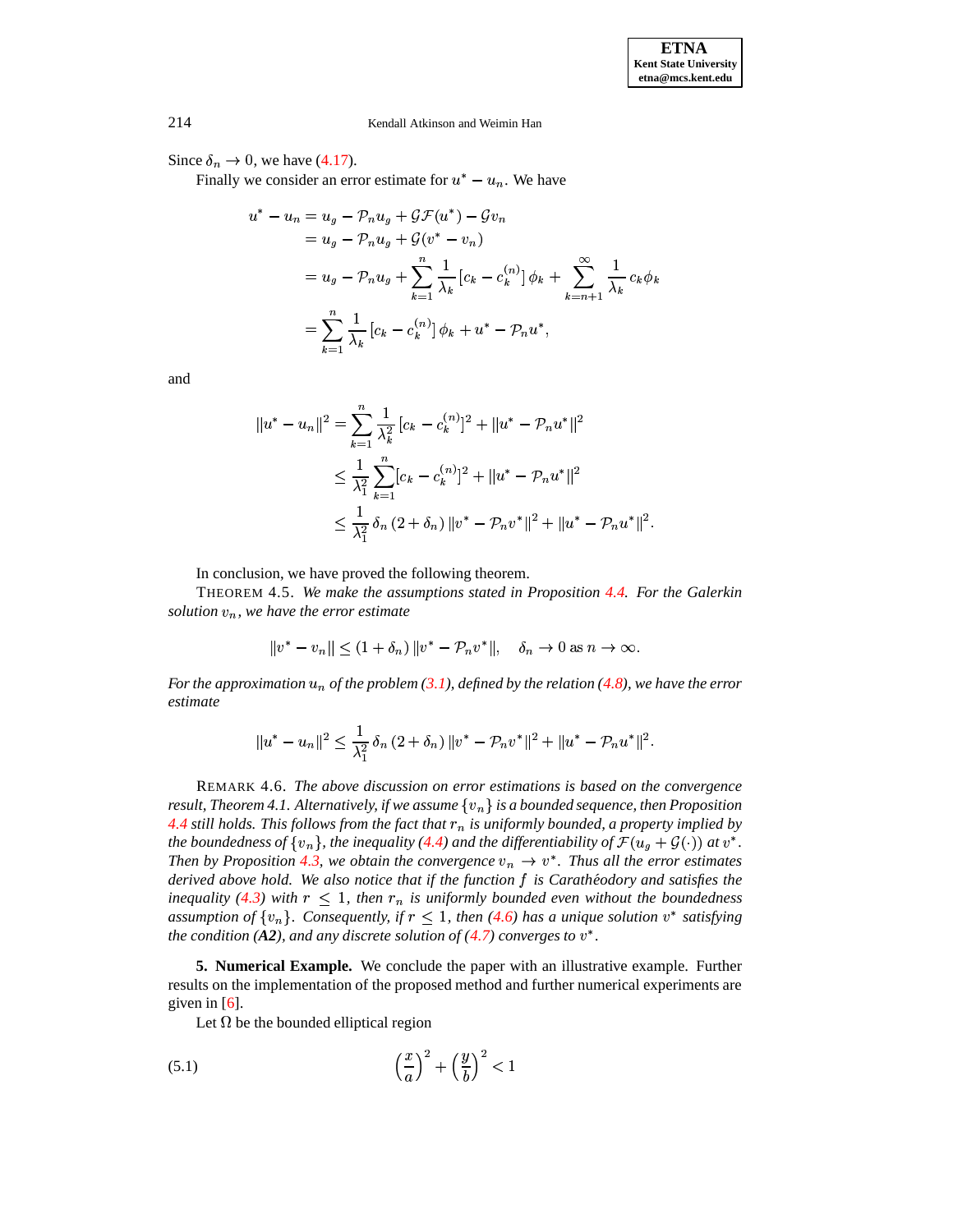| <b>ETNA</b>                  |
|------------------------------|
| <b>Kent State University</b> |
| etna@mcs.kent.edu            |

with  $a > b > 0$ . For the standard region D, we use the unit circle in the plane,  $x^2 + y^2 < 1$ . We construct the conformal mapping  $\phi: D \to \Omega$  and its derivative by using the *SC Toolbox* (to be run from within *Matlab*) that is described in [\[8,](#page-11-9) Appendix].

Begin by introducing the *elliptic integral of the first kind*

(5.2) 
$$
F_k(z) \equiv \int_0^z \frac{dt}{\sqrt{(1-t^2)(1-k^2t^2)}}
$$

with

<span id="page-9-0"></span>
$$
0 < k < 1.
$$

The function  $w = F_k(z)$  map ) maps conformally the half-space  $\text{imag}(z) > 0$ , denoted by H, onto the rectangle

$$
-K < \text{real}(w) < K
$$
\n
$$
0 < \text{imag}(w) < K'
$$

which we denote by  $R$ . Introduce

(5.3) 
$$
K = \int_0^1 \frac{dt}{\sqrt{(1 - t^2)(1 - k^2 t^2)}} = \int_0^{\frac{1}{2}\pi} \frac{d\theta}{\sqrt{1 - k^2 \sin^2 \theta}},
$$

(5.4) 
$$
K' = \int_0^1 \frac{dt}{\sqrt{(1 - t^2) (1 - (k')^2 t^2)}}
$$

with

$$
k'=\sqrt{1-k^2}
$$

or

$$
K'(k) = K(k').
$$

The mapping  $F_k(z)$  can be prod can be produced using *SC*.

For a conformal mapping of the closed unit disk onto the closure of the ellipse in [\(5.1\)](#page-8-0), use

(5.5) 
$$
w = \phi(z) = c \sin\left[\frac{\pi}{2K} F_k\left(\frac{z}{\sqrt{k}}\right)\right], \quad \text{imag}(z) \ge 0
$$

with  $c = \sqrt{a^2 - b^2}$ ,  $z = x + iy$ ,  $x^2 + y^2 \le 1$ . The definition extends to the lower half of the unit disk by using

$$
\phi(z) = \overline{\phi(\overline{z})}, \qquad \text{imag}(z) < 0.
$$

The points  $(\pm c, 0)$  are the foci of the ellipse in [\(5.1\)](#page-8-0). The constant k can be produced as follows, using the construction of Szegö  $[14]$ . Introduce

$$
\alpha = \frac{a}{\sqrt{a^2 - b^2}} > 1,
$$
  
\n
$$
q = \left(\alpha + \sqrt{\alpha^2 - 1}\right)^{-4} < 1.
$$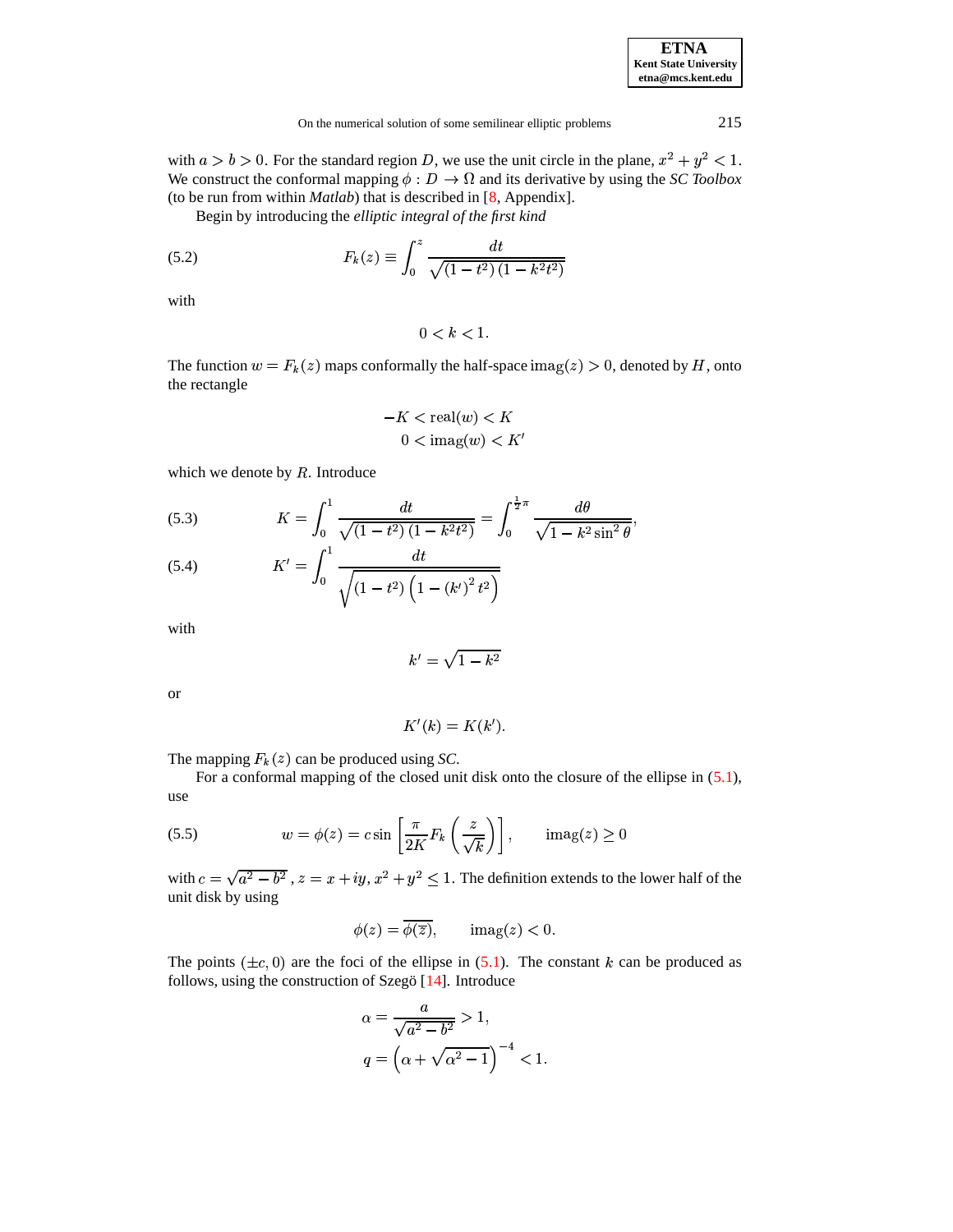216 Kendall Atkinson and Weimin Han

Then

$$
k = 4\sqrt{q} \left[ \frac{\left(1+q^2\right) \left(1+q^4\right) \left(1+q^6\right) \cdots}{\left(1+q\right) \left(1+q^3\right) \left(1+q^5\right) \cdots} \right]^4 < 1.
$$

The derivative is given by

<span id="page-10-1"></span>
$$
\phi'(z) = \frac{\pi c}{2K\sqrt{k}} \cos\left[\frac{\pi}{2K}F_k\left(\frac{z}{\sqrt{k}}\right)\right] F'_k\left(\frac{z}{\sqrt{k}}\right),
$$
  

$$
F'_k(z) \equiv \frac{1}{\sqrt{(1-z^2)(1-k^2z^2)}}.
$$

<span id="page-10-0"></span>According to [\(1.4\)](#page-1-3), we need only the absolute value of the derivative of  $\phi$ , and therefore we do not need to choose a particular branch to the square root function. More precisely, we need to evaluate

$$
(5.6) \qquad \left|\phi'(z)\right|^2 = \frac{1}{k} \left(\frac{\pi c}{2K}\right)^2 \left|\cos\left[\frac{\pi}{2K}F_k\left(\frac{z}{\sqrt{k}}\right)\right]\right|^2 \left|\left(1 - \frac{z^2}{k}\right)\left(1 - kz^2\right)\right|^{-1}
$$

for  $|z| \leq 1$ . Note that  $F_k(\pm 1) = \pm K$ , and therefore the apparent singularity in [\(5.6\)](#page-10-0) at  $z = \pm \sqrt{k}$  is actually removable.

As a simple illustration of our numerical method from  $\S$ [3,](#page-2-3) we use the true solution

(5.7) 
$$
\overline{U}(x,y) = \left(\frac{x}{a}\right)^2 + \left(\frac{y}{b}\right)^2 - 1, \qquad (x,y) \in \Omega.
$$

We solve the problem

(5.8) 
$$
-\Delta U = e^{-U} + g(x, y), \qquad (x, y) \in \Omega,
$$

$$
U(x, y) = 0, \qquad (x, y) \in \partial\Omega.
$$

The function g is to be so chosen that the  $\overline{U}$  of [\(5.7\)](#page-10-1) is the true solution of the problem.

The details of the implementation of our numerical method are given in the paper [\[6\]](#page-11-8), along with further theoretical results on the rate of convergence. Here we simply give some numerical results for this one sample problem. From the solution  $u_n$  defined on the unit disk, we obtain the solution  $U_n$  defined on the elliptical region  $\Omega$ . For our example, we double  $n$  repeatedly, where  $n$  is the number of distinct eigenvalues taken in increasing order from [\(3.7\)](#page-3-1). Note that the multiplicity can vary, and thus the number of basis functions  $d_n > n$ , with  $d_n \approx 2n$ , roughly. If  $2n$ , roughly. In Table  $5.1$ , we give two measures of error:

$$
E_{n,1} = \max_{1 \leq \ell \leq m} \left| \overline{U}(x_{\ell}, y_{\ell}) - U_n(x_{\ell}, y_{\ell}) \right| \approx \left\| \overline{U} - U_n \right\|_{\infty},
$$
  

$$
E_{n,2} = \sqrt{\frac{1}{m} \sum_{j=1}^{m} \left| \overline{U}(x_{\ell}, y_{\ell}) - U_n(x_{\ell}, y_{\ell}) \right|^2} \approx \frac{1}{\sqrt{\pi a b}} \left\| \overline{U} - U_n \right\|_2.
$$

The points  $\{(x_\ell, y_\ell): 1 \leq \ell \leq m\}$ , m large, are chosen to cover well the closed ellipse  $\overline{\Omega}$ . The numerical results are given for the case of  $(a, b) = (3, 2)$ . For the construction of  $F<sub>k</sub>(z)$  $\sim$  1 in [\(5.2\)](#page-9-0),  $k = 0.688$ .

These results in Table [5.1](#page-11-11) are converging slowly to zero; but the cost of setting up and solving the nonlinear system is also fairly small. We plan on exploring extrapolation methods for accelerating the convergence, using techniques described in the book of Sidi [\[13\]](#page-11-12). We are also looking into alternative polynomial bases for approximating the solution  $u$  using collocation.